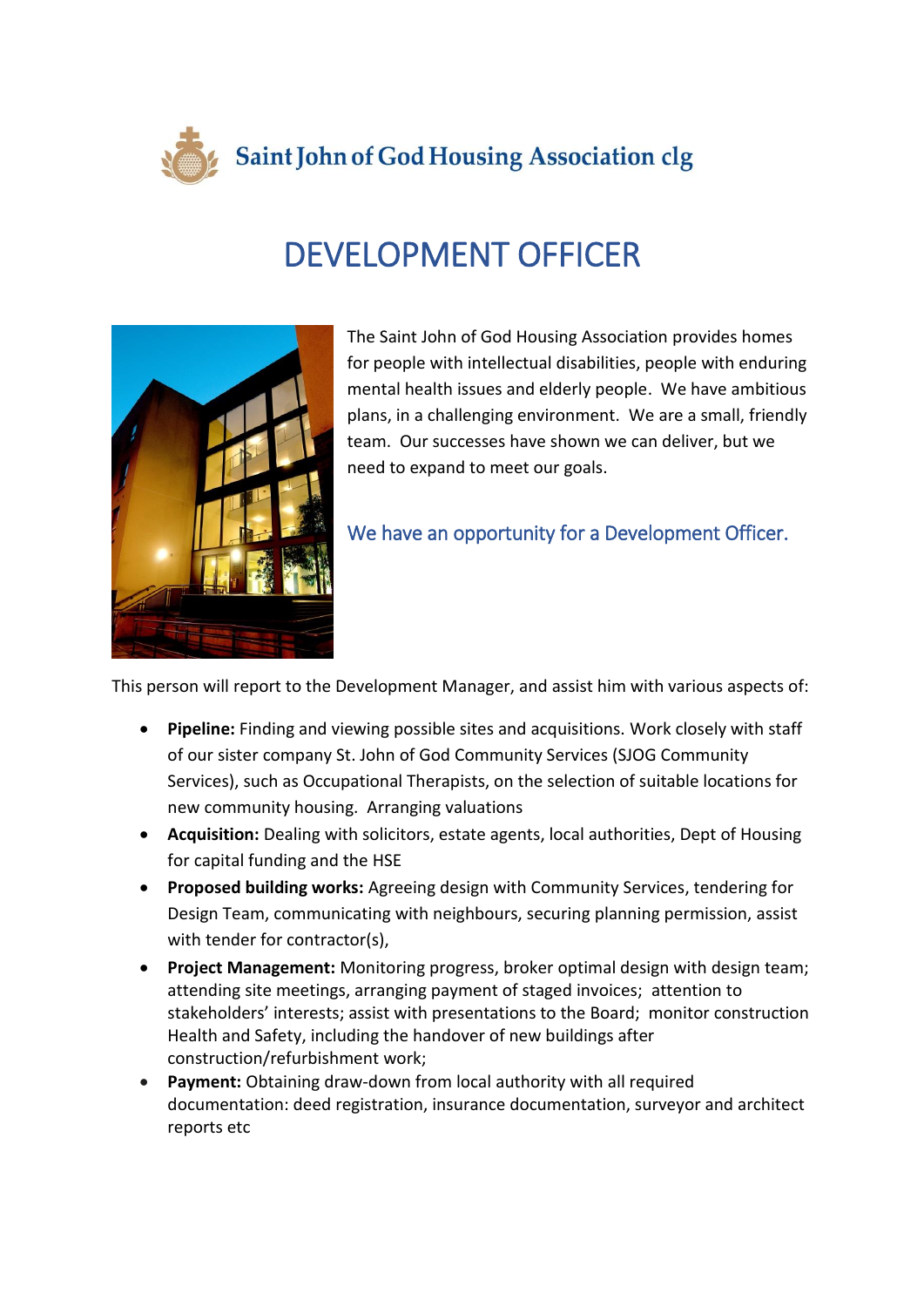## **The ideal person:**

Please send us your CV if you have:

- Honours degree in Housing, Planning, Construction or a related discipline
- At least 3 years' experience in social housing
- Commitment to social justice and excellence for all
- Ability to retain focus while working independently
- Long-term thinking, immediate efficiency

It would be an advantage if you have:

- Experience of working in the disability sector
- Experience of working with local authorities

You must live in Ireland, have a full driving license and access to your own car.

The position is largely homeworking with an office base in Tallaght, Dublin 24.

The salary will be between €32,000-€44,000 depending on experience and qualifications. There is a company pension available.

The role is full-time 37 hours per week. Occasional evening work is required.

Informal enquiries to Sean Crowley at sean.crowley@sjog.ie

Please send your CV and a cover email to [housing@sjog.ie](mailto:housing@sjog.ie). We will be using shortlisting.

Saint John of God Housing Association is an equal opportunities employer.